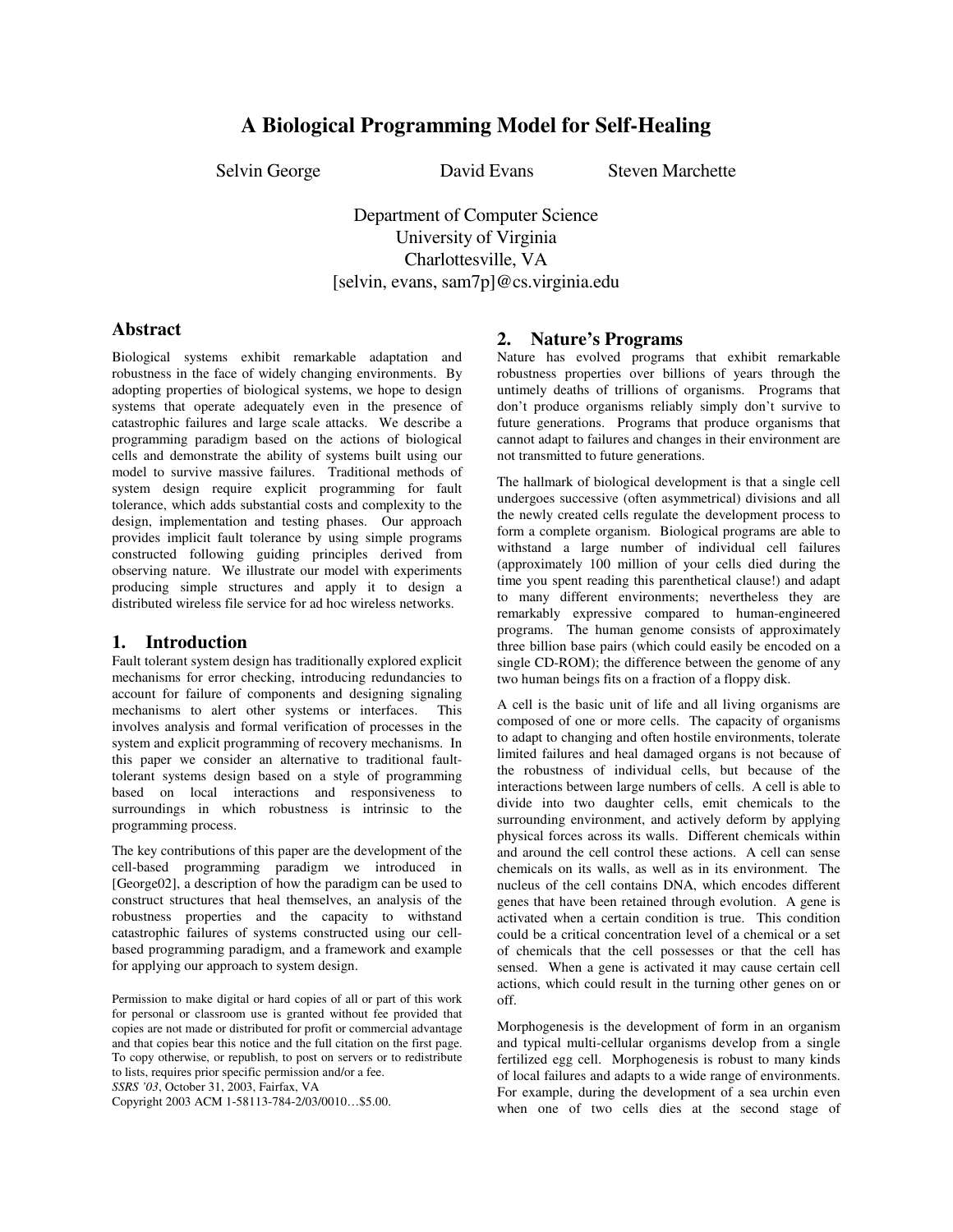development, the remaining cell develops into a complete (albeit smaller) organism ([Wolpert02], original experiments by Driesch, 1892). This is in contrast to mosaic development (first proposed by Weismann in the 1880s) where cells are differentiated after the very first division. If one of the cells in a frog embryo is destroyed after the first division, the other cell will not develop into a viable frog, but rather into something resembling half an embryo.

Almost all complex organisms have some sort of mechanism for healing simple wounds. In humans, when a minor injury happens, an inflammatory response occurs and the cells below the dermis (the deepest skin layer) begin to increase collagen (connective tissue) production. Later, the epithelial tissue (the outer skin layer) is regenerated. Apart from the fact that cells around the injury are able to adapt to a different function based on the new circumstances, it is their level of awareness that these cells possess that makes such healing possible [Mazzotta94].

Many organisms can regenerate new heads, limbs, internal organs or other body parts if the originals are lost or damaged. Organisms take two approaches to replacing a lost body part. Some, such as flatworms and the polyp *Hydra*, retain populations of stem cells throughout their lives, which are mobilized when needed. These stem cells retain the ability to re-grow many of the body's tissues. Other organisms, including newts, segmented worms and zebrafish, convert differentiated adult cells that have stopped dividing and form part of the skin, muscle or another tissue back into stem cells. When a newt's leg, tail or eye is amputated or damaged, cells near the stump revert from specialized skin, muscle and nerve cells into blank progenitor cells. These progenitors multiply quickly to about 80,000 cells and then grow into specialized cells to regenerate the missing part [Pearson01].

Nature also exhibits self-organization at the level of societies. Ant colonies are examples where self-organization achieves robustness to large-scale attacks (often by competing colonies). A colony has many different types of ants – workers, warriors, drones and a queen. If all the warrior ants die, then some of the worker ants transform into warrior ants so that activities such as nest patrolling continue. Ants deposit chemicals into the atmosphere, which are then sensed by other ants and appropriately decoded. In the case, where all warriors are killed, the concentration of chemicals deposited by warriors reduces dramatically and hence this absence of chemicals induces many more worker ants to convert into warrior ants [Bonabeau99]. Thus, the ant colony organizes itself automatically to tolerate failures.

In summary, nearly all programs for multi-cellular organisms in nature exhibit several properties, which are essential to their ability to survive failures of large numbers of their cells and thrive in hostile conditions:

• **Environmental Awareness.** Cells behave in different ways depending upon properties (including chemical concentration) they sense about their surroundings. Cells communicate with nearby cells using a shared environment.

- Localization. Cells can communicate over short distances using chemical diffusion. For most of the development process there is no global coordination and limited synchronization: an organism needs to know how to make a central nervous system before it has one.
- Adaptation. Cells are capable of performing different functions depending upon changes in the environment. All cells contain the same program and can hence respond to aberrant behavior from neighbors by adapting their own behavior.
- **Redundancy.** Typical organisms have many cells devoted to the same function throughout development, so that failures of individual cells are usually inconsequential. Biological systems also exhibit Biological systems also exhibit redundancy of function, where several distinct mechanisms evolve for the same purpose in a single organism so that failure of one mechanism will not cause system failure.

Although it may be possible to achieve robustness without these properties, nearly all robust programs found in nature exhibit all of these properties. Hence, studying programming models designed around these properties offers a promising approach to building robust systems.

# **3. Cell-Based Programming Model**

Cellular automata have been studied extensively since von Neumann's early work [vonNeu53] (the related work section summarizes more recent work). Our model of cell-based programming adds to traditional cellular automata the notion of cell division and a rudimentary model of the physical forces involved. In our model, cells live in an environment and can sense properties of that environment and take actions that effect that environment. This enables inter-cell communication based on chemical diffusion through a shared environment. We describe a few key aspects of our model next.

**Cell Division.** A cell can divide into two daughter cells that may be dissimilar in orientation and chemical composition but have the same program. A cell has an axis called the apical-basal axis. Divisions can be either perpendicular to this cell axis or along the plane containing the axis. In our model, cells can divide in any direction. Cell divisions may be asymmetrical. Differences in chemical composition as well as different chemicals on their cell walls cause the two daughter cells to behave differently. Cell division is modeled by using a transition from one state to two states as shown in Figure 1. Parameters to the division control the locations and orientations of the daughter cells.

Gene Actions. Genes can activate or deactivate depending on the presence or absence of a particular protein or a certain degree of chemical concentration. Activation or deactivation of a gene results in cell actions like production of chemicals. The combination of active genes defines the state of the cell.

**Cell Actions.** Cells produce different proteins depending on what genes are active. Chemicals produced this way diffuse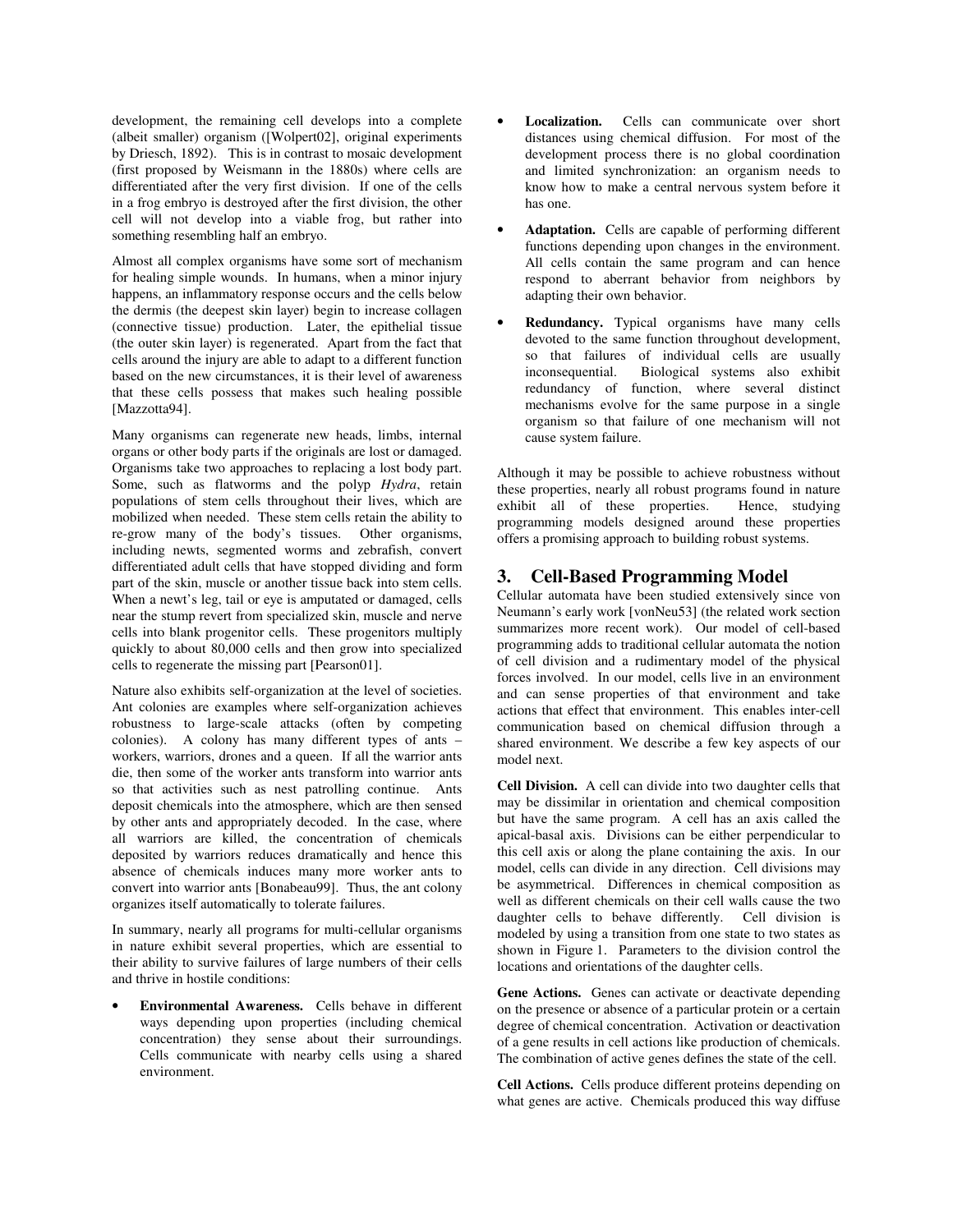

**Figure 1. Cell division.** The initial cell in state *A* divides into two daughter cells in states *B* and *C*.

into the environment. They may affect nearby cells that can sense the concentration of particular chemicals.

We abstract the complexities of communication in natural systems with two types of communication between cells: *diffusion* and *emission.* Cells can communicate with neighboring cells by diffusing chemicals over a limited range as illustrated in Figure 2. Diffusions are omnidirectional: they spread in all directions, and cells cannot determine from which direction they came. The characteristics of the diffusion process are related to the properties of the environment such as viscosity of the medium and gravity. Emissions model communication directly through cell walls. They are directional: cells can emit chemicals in a particular direction, and sense from which direction emissions came.

Cells can induce nearby cells into performing specific actions by using chemical emission or diffusion. Similarly the death of a cell causes cessation of chemical diffusion and induces nearby cells into actions such are regenerating the dead cell. This awareness is essential for self-healing mechanisms.

#### **Simulating Cell Programs**

We built a simulator for cell programs to study their properties and conduct experiments involving simulated random and catastrophic failures. Our simulator is freely available from http://swarm.cs.virginia.edu/cellsim.

A cell program begins with cells in an initial configuration.

The cells change state or divide based on sensed chemicals that can be either caused by the environment or by nearby cells. The simulator computes the state of each cell and simulates cell division and cell death to determine the new set of cells for the next step. It also simulates chemical diffusion that results when a cell diffuses chemicals so that neighboring cells can sense them. State transition and cell division by a cell occur in response to the sensed chemicals.

Our simulator supports several different models of cells and environments. Environments control physical constraints on cell placement and how chemicals spread. Environments allow us to experiment with different parameters that control the amount of random variance in the location of a new daughter cell, what happens when a cell divides into space that is already occupied by another cell, and how chemicals diffuse and evaporate, and how modeled forces in the environment affect the rate of diffusion in different directions. For this paper, we use the simplest cell and environment model: cells have a single state and live in a discrete space; diffusions are linear, travel the same distance in all directions, and evaporate completely every time step. In addition, a simple cell model is used: cells divide only in orthogonal directions, and only have orthogonal neighbors. A forthcoming paper will consider how different cell and environment models affect the behavior and robustness of programs.

#### **4. Fault Tolerance and Healing**

We illustrate the fault-tolerance and healing properties of structures built using our programming model. The physical environment for the system is based on coordinate geometry. Cells can divide along the three axes  $(x, y, z)$  in either direction (+ or −). We use a simple diffusion model in which the chemical concentration decreases linearly with increasing distance (a more physically realistic exponential decay model is not necessary for these experiments). Next, we demonstrate three examples of structures produced using our programming model.

### **Sphere**



**Figure 2. Diffusion.** (a) Cell C diffuses chemical; nearby cells sense varying concentrations of the chemical based on their proximity and may change state in response. (b) Cell C dies and ceases diffusing the chemical; nearby cells sense the absence of the chemical and change state.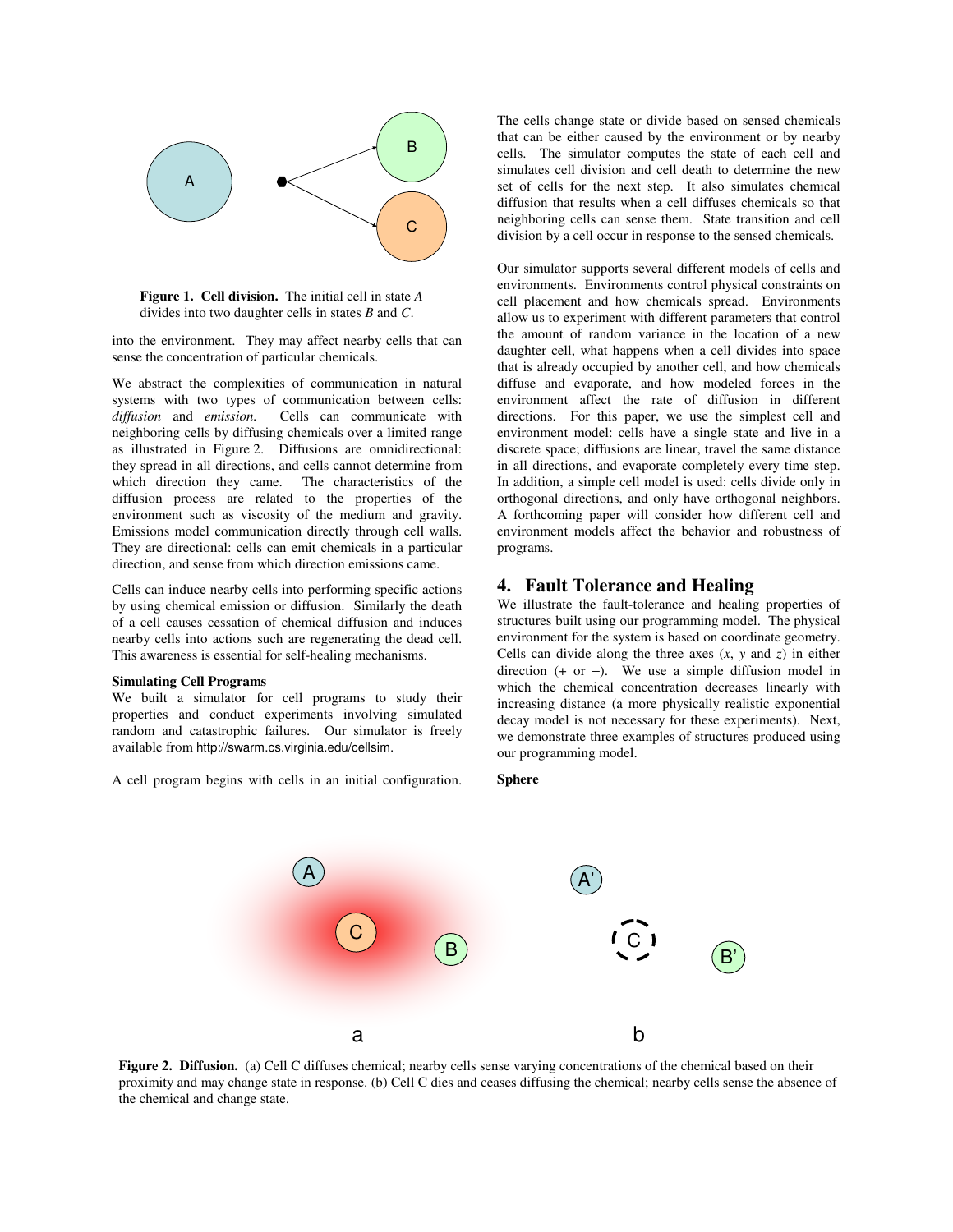```
state center { emits (alive, 1) 
   diffuses (radius, 10) 
  transitions (alive from dir < 1) -> (center, body) in dir; } 
state body { emits (alive, 1) 
  transitions (alive from dir < 1) & (radius > 1) -> (body, body) in dir; }
```
#### **Figure 3. Sphere program.**

The cell program shown in Figure 3 generates a sphere. The radius of the sphere is determined by the amount of chemical *radius* that the center cell produces. The initial configuration is a single cell in the *center* state. That cell will emit one unit of the *alive* chemical in all directions. In this program (and many others), we use the *alive* chemical as an indicator of the presence of a cell. The *center* state also diffuses the *radius*  chemical. The diffusions amount indicates the maximum distance from this cell where the diffused chemical will reach in measurable concentrations. Here, the diffusion amount controls the radius of the sphere.

On each simulation step, all cells will evaluate their transition rule conditions in order and select the first rule for which the condition is true. For state *center*, the first transition rule condition is:

alive **from** dir < 1

This will be true if there is any direction from which the concentration of *alive* is less than 1. The direction variable *dir* will be bound to a direction which makes the condition true. If more than one direction satisfies the condition, *dir* will be bound to one of the satisfying directions selected at random.

The action part of the transition rule,

```
 (center, body) in dir
```
indicates what action to take when the condition is satisfied. Listing two states in an action indicates a division, so the effect of the transition is to divide into two daughter cells one in state *center* and the other in state *body*, in the direction *dir* bound as necessary to satisfy the condition. Following this transition rule, the *center* cell will keep producing *body* cells as long as there is some direction from which alive is not sensed. If *alive* is sense in all directions, no transition condition is satisfied and the cell will remain in its current state. Cells in the *body* state will keep dividing as long as there is some direction from which they do not sense *alive* and they sense at least one unit of the radius chemical. Hence, the body cells will fill in the sphere.

When an initial configuration of one cell in state *center* is given as shown in Figure 4, the program develops a sphere of radius 10 units. This program has simple fault tolerance capabilities. The sphere will regenerate no matter how many of the body cells are killed as long as the center cell continues to function. Notice that this program does not explicitly mention the actions to be taken when a failure occurs. Instead, recovery is intrinsic in the way the program is written in terms of local interactions through sensed chemicals.

The performance of the development and regeneration of the sphere program is shown in Figure 5. In this graph, the

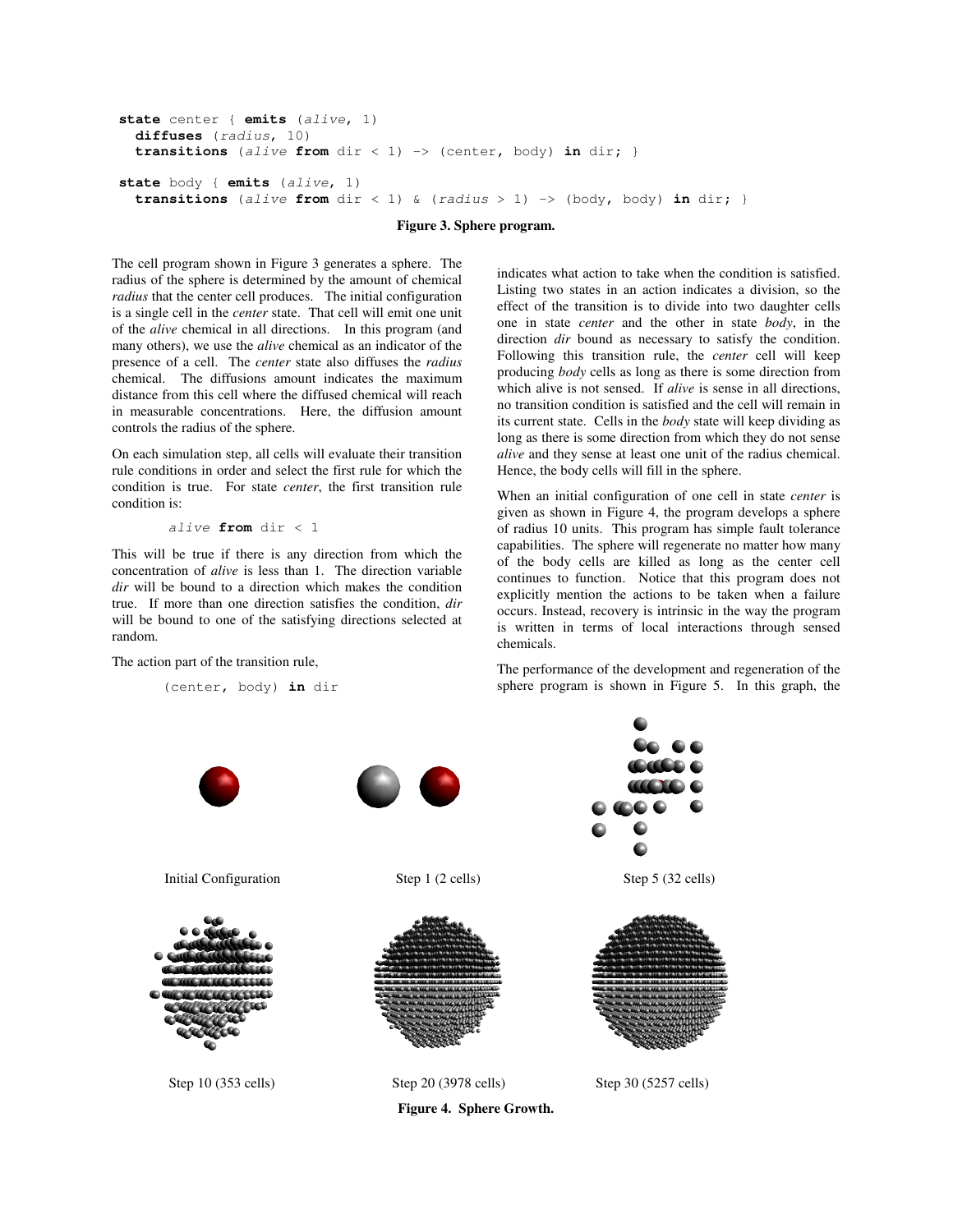

**Figure 5. Sphere recovery.** 

sphere's ability to withstand any degree of damage to its body and recover quite quickly from it is shown by plotting sphere quality against number of steps for different degrees of damage. Sphere quality is measured as  $(n_1 - 2n_2)/N$  where

 $n_1 = #$  of cells in formed sphere lying within ideal sphere  $n_2$  = # of cells in formed sphere lying outside ideal sphere  $N = #$  of cells in ideal sphere which is  $(4/3)\pi r^3$ 

A sphere of radius 10 grows within 30 steps. Regeneration of sphere after a damage of 66%-99% of the body cells takes between 9 and 15 steps.

To produce a more robust sphere, we need a mechanism for regenerating the sphere even when the center cell is killed. One approach is to create a core of cells around the center which will regenerate a *center* cell if the *radius* chemical is not sensed. The robust sphere program requires one extra

```
state A { emits (alive, 1) 
  diffuses (X, 8), (Y, 8), (Z, 8) 
  transitions 
     (alive from X+ < 1) \rightarrow (A, B) in X+;(alive from Y + < 1) \rightarrow (A, C) in Y +;
     (alive from Z + \langle 1 \rangle \rightarrow (A, D) in Z + j }
state B { emits (alive, 1) 
  diffuses (Y, 8), (Z, 8) 
  transitions 
     (alive from X + < 1) & (X > 0) \rightarrow (B, B) in X +;
     (alive from Y+ < 1) \rightarrow (B, C) in Y+;(alive from Z+ < 1) \rightarrow (B, D) in Z+;state C { emits (alive, 1) 
  diffuses (Z, 8) 
  transitions 
     (alive from Y + < 1) & (Y > 0) \rightarrow (C, C) in Y +;
     (alive from Z + \langle 1 \rangle \rightarrow (C, D) in Z + j }
state D { emits (alive, 1) 
  transitions 
     (alive from Z^+ < 1) & (Z > 0) \Rightarrow (D, D) in Z^+; }
```
state and three addition transition rules. It will regenerate the sphere as long as the center cell and all core cells are not killed simultaneously.

#### **Cube**

Cubes do not appear often in nature, but can be constructed using our model. It is not surprising, however, that the program to generate a robust cube is more complex than that required to produce a sphere.

The program shown in Figure 6 uses four states and nine transition rules to generate a cube from the initial condition of one cell of state *A* located where the front bottom left corner of the cube will be. The initial cell differentiates into *B*, *C*, and *D* cells which divide in the *x*, *y*, and *z* directions respectively. The *B* cells traverse horizontally in a line, dividing into *C* and *D* cells which subsequently divide to fill the vertical and depth directions. As in the sphere programs, the *alive* chemical is emitted so cells can sense the presence or absence of neighbors in each direction. Chemical diffusion is used by the cube cell program as well to restrict the dimensions of the cube: chemicals *X*, *Y*, and *Z* for the respective directions. The diffused chemicals also implicitly locate damaged areas of the cube and instruct the *B*, *C*, or *D* cells to grow in the appropriate direction that will heal it. With our current simulator, cells are oriented in absolute space; taking advantage of relative cellular orientations could reduce the number of states and transitions needed.

The simple cube program is robust to failures of all cells except the initial *A* cell. If that cell stops diffusing the *X* chemical, the *B* horizontal cells will fail to regrow. To improve robustness, we introduce specialized self-healing cells to recover critical cells. The robust cube program generates a cube in the same manner as above, but includes



**Figure 6. Simple cube program.**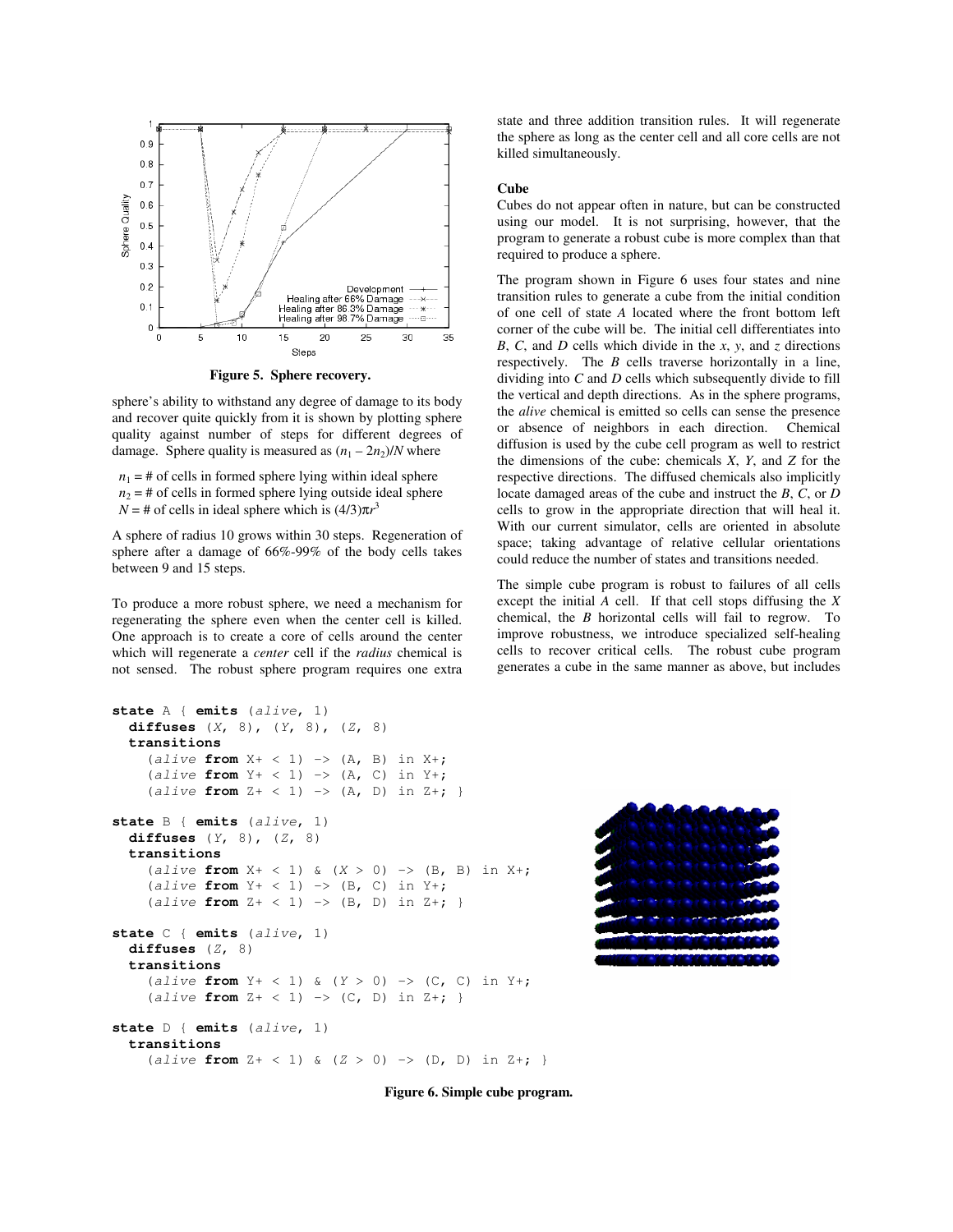```
state corner { 
  emits (A, 6), (alive, 1) 
  transitions 
    (alive from dir < 1) \rightarrow (corner, segment) in dir; }
state segment { 
  emits (alive, 1) 
  forwards (A, A - 1);
  transitions 
    (A from dir > 1.5) & (alive from opposite(dir)) > 0 -> (segment); 
     (A from dir > 1.5) 
        -> (segment, segment) in opposite(dir); 
    (A > 0.1) -> (corner);
     (A < 0.1) -> die; }
```


#### **Figure 7. Mesh program.**

additional self-healing mechanisms to recover from failures of key cells. Instead of relying on a single corner cell, each of the corners of the cube is differentiated into a set of similar states that diffuse regulator chemicals. Regulation chemicals control division and specialization into the eight corner states as the cube develops. They also mutually inhibit, such that one in the presence of any of the neighboring corner's states has no effect. Should any corner cell fail, its absence will be detected and the nearby cells will recreate the corner. The regulation chemical secreted by adjacent corners controls the regrowth of corner cells. Hence, the cube will recover from any failure that does not kill at least four corners simultaneously.

#### **Mesh**

Figure 7 shows a program for producing a three-dimensional regular mesh structure. As long as a corner survives, the mesh will continue to heal and grow. Because of the final segment transition that results in a *die* command, segment cells that are not connected to a corner will commit suicide. The mesh program could be used to construct an overlay network. Hence, killing cells that are not able to communicate with a corner cell conserves resources.

#### **Summary**

These experiments show that many unreliable cells running a single program and having no global knowledge of position or identification and without using global communication can organize themselves and create desired structures using chemical diffusion and cell induction. Although the structures we have built may not be intrinsically useful, building simple shapes provides a good experimental platform for exploring the expressiveness, scalability and robustness of our programming model.

## **5. A Framework for Building Systems**

While it is interesting to observe properties of cell programs applied to structure growing tasks, our real interest is in building systems that perform useful functions in a robust and scalable way. By applying this model to building systems, we endeavor to create distributed systems that achieve many of the desirable properties commonly found in biological systems such as reliability, scalability, self-healing and survivability. Our programming paradigm requires programmers to design systems by engineering the local interactions that produce the desired global functionality.

To implement real systems with current technology, we need ways of emulating cell actions (including division) and communication. It is hard to produce physical divisions, but easy to create new processes. We can model division by finding a suitable host and starting a new process on that host. Communication by diffusion and emission corresponds well to networking. In a wireless network, a single transmission diffuses over an area; to achieve longer diffusions, a transmission may be repeated over multiple hops.

To create an application, a programmer must describe the desired behavior in terms of actions in response to current state and received messages. If the programmer can provide a self-awareness and activation mechanism (in the form of status and control variables), define the local neighborhood within which each cell communicates and provide a mechanism for diffusing chemicals (i.e., delivering messages) to cells within that local neighborhood, then applying the cell based programming approach reduces to plugging a piece of software that follows the transitions of a cellular automaton and acts accordingly.

# **5.1 Distributed Wireless File Service**

We illustrate our programming paradigm with DWFS, an application layer peer-to-peer file sharing service. It is designed to run on wireless nodes that may be mobile. All nodes are identical and have low power and low network transmission and reception capacity. The radio transmission and reception associated with the wireless communication is expensive with respect to energy. As with most applications,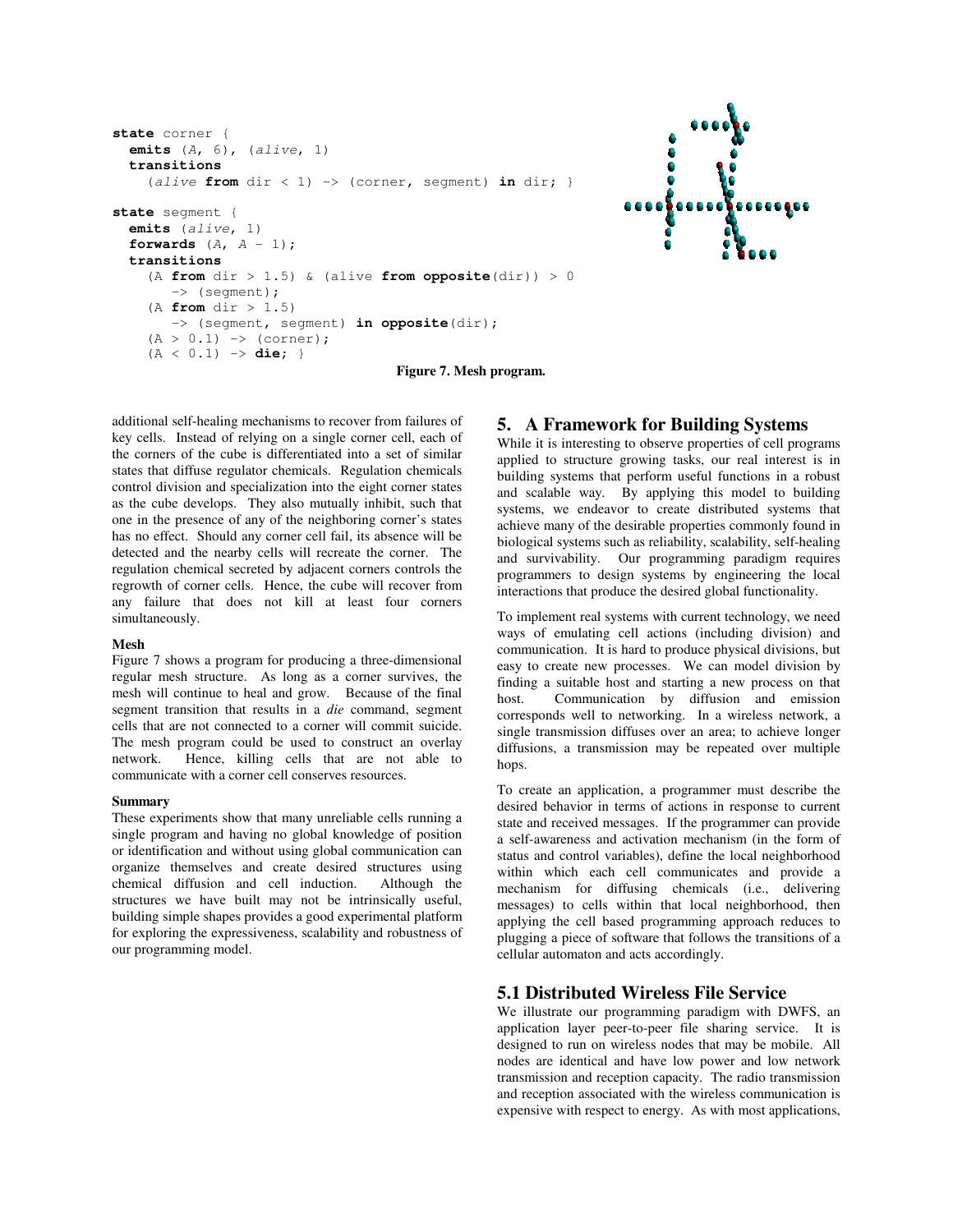the DWFS should balance the conflicting goals of reliable functionality and network longevity. New nodes can be added and nodes can enter and leave the network at any time. The design should scale to very large networks.

Our implementation is intended as a proof of concept to show that applications built using our programming model have useful robustness properties, rather than as a fully functional and useful file sharing service. Hence, we limit our implementation to immutable files where once a file is published it cannot be modified. The only two operations are *read* (*file*) and *store* (*file*). Files are identified using a number (which could correspond to a URL). A realistic file sharing service would need to also support other operations such as deleting and updating a file.

### **5.2 Protocol**

The DWFS protocol provides mechanisms for requesting and publishing a file.

**File Request.** The file request protocol is shown in Figure 8(a). A client sends a file request in the form of a broadcast with the file identifier. This is similar to the cellprogramming notion of diffusion. All the servers within the one-hope transmission range receive this message. The server on a node that contains the file responds to this request by transmitting the requested file. Note that requests are not forwarded: a server node that receives a request for a file it does not have simply ignores the request. Our publication protocol is designed to ensure that there is a high probability that at least one node within the transmission distance will be able to respond to a request for a published file.

**File Publication.** The file publication protocol is shown in

Figure 8(b). When a new file is published, the publishing server diffuses two chemicals: one represents the inhibit message and the other represents the replicate message. The inhibit chemical is diffused over a smaller range than the replicate chemical. Nodes that receive the replicate chemical but not the inhibit chemical will replicate the file. Each node that replicates the file in turn diffuses both the chemicals as the original publisher did. This distributes the file throughout the network and builds up the required redundancy necessary for fault-tolerance. Given sufficient density of nodes, we have high confidence that there will be at least one copy of the file within the broadcast range of the inhibit message of any node. File propagation occurs when nodes replicating the file in turn publish it to their neighbors.

### **5.3 Handling Failures**

Failures include movement or death of a node, breaking of a network path (even when a file operation is in progress), failure of a significant percentage of the nodes, nonsimultaneous failure of all nodes caching a particular file. Failure handling in DWFS is inherent in the way the system is programmed. Failures are sensed by the absence of chemicals and servers react accordingly. Nodes periodically emit the *inhibit* and *replicate* chemicals for each file they store*.* All nodes that receive a particular publication's *replicate* chemical but do not receive the corresponding *inhibit* chemical will replicate the files that node holds. If that node fails, it will stop transmitting both the *inhibit* and *replicate* chemicals. The replicating nodes will continue to transmit those chemicals, and now a new node in the region previously covered by the failed nodes inhibit signal is likely to start replicating the file.



**Figure 8. DWFS Protocols. (a) File request and response. (b) File publication.**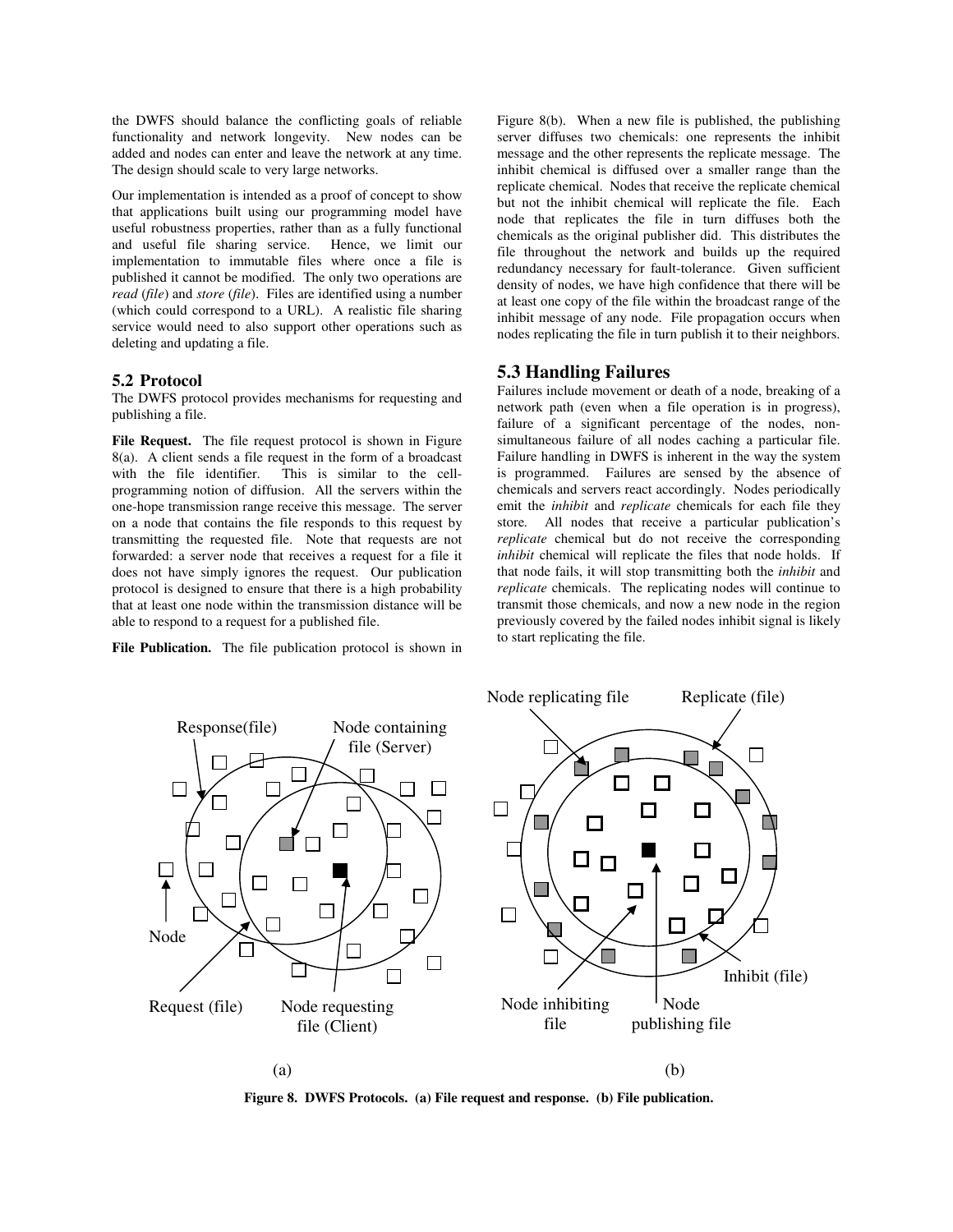The other type of failure to consider is an overload. When a node receives more requests to store files and it is running out of storage space, it initiates an asymmetric cell division. The subsequent publication requests now cause transfer of the file onto the new node. A node may periodically rate files based on access frequency and transfer half of the frequently used files onto a different close-by server in order to reduce traffic on itself.

### **5.4 Evaluation**

Our evaluation focuses the robustness of file availability provided by DWFS in the face of individual node failures. File availability is the ratio of the number of successful file requests to the total number of file requests. In our experiments, every request is for a published file, so an ideal system would achieve 100% file availability.

Figure 9 shows the degradation of file availability with increasing node speed with constant initial node energy of 100. If a node does not receive a file after a timeout, it retransmits the request. In the simulation we varied both the timeout interval from 0.5s to 2.5s and the number of retransmissions from 0 to 3. These graphs indicate that with a few retransmissions, we can achieve high file availability even for nodes that move rapidly relative to their broadcast range.

Figure 10 shows the variation of file availability over time for different values of initial energy. File availability degrades only gradually provided the nodes have sufficient energy. For example, with initial energy =  $50$ , even after  $75\%$  of nodes have expired the file availability exceeds 90%.

Our results show that by appropriate choice of timeouts and retransmission attempts, we can achieve a high degree of file availability even with nodes that move at high speeds and fail due to loss of battery power. As larger numbers of nodes fail, file availability degrades gradually. Our design incorporates the biological metaphor of chemical diffusion and sensing chemicals (inhibit and replicate) to achieve a robust design with a simple and flexible program.

For our experiments, sending or receiving a request or response uses 5 energy units, so with initial energy = 100, a node will expire after 10 messages. At each time step, each node has a 1% probability of requesting a file.





**Figure 10. File availability over time.** 

Experiments were also conducted to study the behavior of DWFS using networks of different densities. Nodes are randomly distributed within an area of size 2km by 2km and the node density was varied from 1 to 20 within each broadcast area. Figure 11 shows the variation of file availability over different values of network density. It was observed that after reaching a critical network density of about 6 nodes per broadcast area, the file availability improves sharply and becomes very close to the maximum at a density of 8. Shivendra et al. showed experimentally that in packet radio networks, the local neighborhood should at least be 5 to ensure connectedness [Philips98]. In this experiment DWFS is able to maintain high file availability at network densities close to this critical value.

### **6. Related Work**

The very first engineers were inspired by biology, as have been thousands of mythical (e.g., Daedalus) and real (e.g., Leonardo DaVinci) engineers since. John von Neumann studied cellular automaton [vonNeu53] and Alan Turing studied morphogenesis [Turing52], although he did not draw analogies between biological programs in genes and computer programs [Saunders93]. More recently, several active research areas in computer science have emerged inspired by biology including evolutionary computation and swarm intelligence.

Evolutionary computation (also known in various forms as



**Figure 9. File availability with mobile nodes**. **Figure 11. File availability v/s Network density.**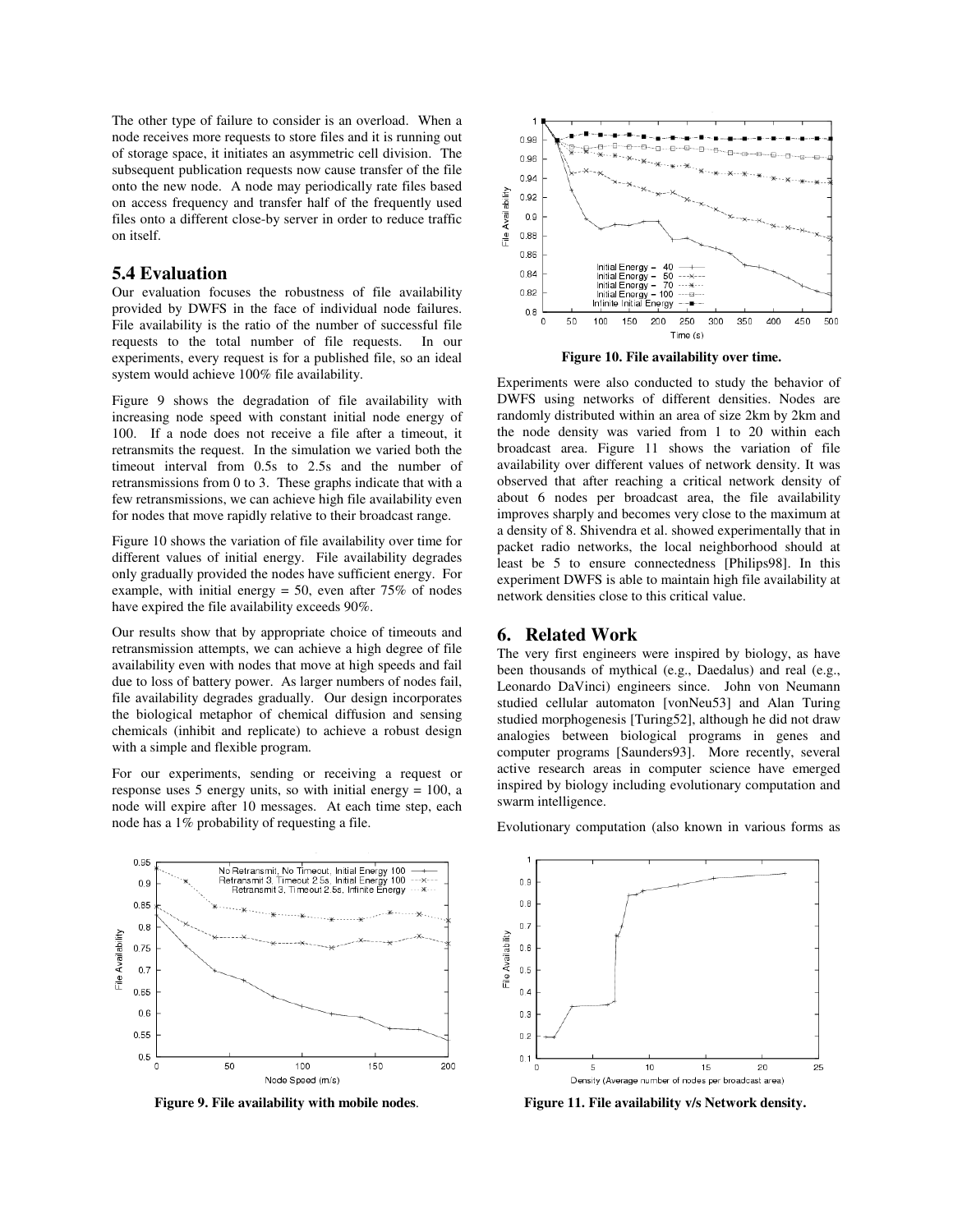genetic algorithms and genetic programming) attempts to apply principles of biological evolution to produce computer programs by devising a fitness function that evaluates how well a program satisfies a goal, breeding successive generations of programs using various combination and mutation strategies, and selecting survivors based on how well programs satisfy the fitness function. Evolutionary computation has been demonstrated to produce solutions to complex problems that improve on the best human developed solutions [Koza99]. Our work differs from this in that we are not using evolutionary approaches to develop solutions, but rather developing solutions by observing the solutions nature has evolved. The key advantage is that since the solutions we produce are designed by humans, we are likely to have designs that are easier to understand, modify and reason about.

Embryonics [Mange96, Mange98] is an architecture for hardware inspired by biological development. A system is implemented as a grid of artificial cells implemented by electronics. Cells compute their location within twodimensional space and differentiate their behavior based on that position. Embryonics assumes cells continuously conduct a self-checking test and issue a failure signal when the test fails. Systems built using the embryonic architecture exhibit self-healing based on coordinates being automatically reassigned when faults are detected based on inter-cell communications [Stauffer01]. Ortega and Tyrrell analyzed the reliability of embryonic systems [Ortega99] and concluded that simple design combined with automatic reconfiguration provided advantages in enabling a high probability of reliable operation in the presence of failures.

Swarm intelligence looks primarily to social insect behaviors for inspiration [Bonabeau99]. Biologically inspired algorithms have been developed for many problems including network routing [DiCaro98a, DiCaro98b, Scho96, White97], distributed intrusion detection and response [Fenet01], graph exploration [Yano01], terrain coverage [Koenig01] and peerto-peer applications [Mont01]. Fisher and Lipson proposed using techniques based on social insects to design survivable systems [Fisher98]. As with our work, all of these use independent agents interacting in a common environment to achieve global properties. Our work differs in that by using cells as the inspiration for our computing units instead of complex organisms like insects, our designs assume more limited devices and place more emphasis on the local interactions instead of long distance and time interactions through an environment. Second, instead of focusing on optimization problems, we are interested in controlling and reasoning about behavior produced through local interactions.

A related approach is amorphous computing [Abel00], which considers approaches for programming a medium of randomly distributed computing particles. The Growing Point Language (GPL) [Coore98], Origami Shape Language (OSL) [Nagpal01], and Paintable Programming [Butera02] are examples of programming mechanisms for producing global self-organization using simple local coordination. As with our work, the challenge is to produce programs that generate predictable behavior with a locally unpredictable and nontraditional programming model. Because the underlying execution environment is inherently redundant and decentralized, robustness is practically inevitable if programs are constructed in the right way.

Researchers have also studied more formal models of computation based on nature. The chemical abstract machine [Berry90] is an abstract machine based on the chemical metaphor. States of a machine are chemical solutions where floating molecules can interact according to reaction rules derived from lambda calculus. Solutions can be stratified by encapsulating sub solutions within membranes that force reactions to occur locally. We have not yet developed a formal semantics for our programming model.

# **7. Conclusions**

Nature has evolved clever and robust solutions to challenging engineering problems. By learning from those solutions, we can design distributed systems that have similar robustness properties. In the future, systems with very large number of often-unreliable agents will be deployed. These systems will need to operate robustly without manual intervention and be able to adapt to a wide variety of failures. A biological approach to programming these applications offers the promise of achieving robustness, scalability and survivability from small and simple programs.

# **Acknowledgements**

This work has been funded in part by the National Science Foundation through NSF CAREER (CCR-0092945) and NSF ITR (EIA-0205327) grants. The authors thank Lance Davidson, Salvatore Guarnieri, Qi Wang, and Brad Zhang for their contributions to this work.

# **References**

- [Abel00] H. Abelson, D. Allen, D. Coore, C. Hanson, G. Homsy, T. Knight, R. Nagpal, E. Rauch, G. Sussman and R. Weiss, *Amorphous Computing*, Communications of the ACM, Volume 43, Number 5, p. 74-83. May 2000.
- [Berry90] G. Berry and G. Boudol, *The Chemical Abstract Machine*. ACM Symposium on Principles of Programming Languages, January 1990.
- [Bonabeau99] Eric Bonabeau, Marco Dorigo, Guy Theraulaz. *Swarm Intelligence: from Natural to Artificial Systems*, Santa Fe Institute, Oxford University Press, 1999.
- [Butera02] William Butera. *Programming a Paintable Computer*. MIT Media Lab, PhD Thesis 2002.
- [Coore98] Daniel Coore. *Botanical Computing: A Developmental Approach to Generating Interconnect Topologies on an Amorphous Computer.* MIT PhD Thesis. December 1998.
- [DiCaro98a] Gianni Di Caro, *AntNet: Distributed Stigmergic Control for Communications Networks*, Journal of Artificial Intelligence Research 9 (1998): 317-365.